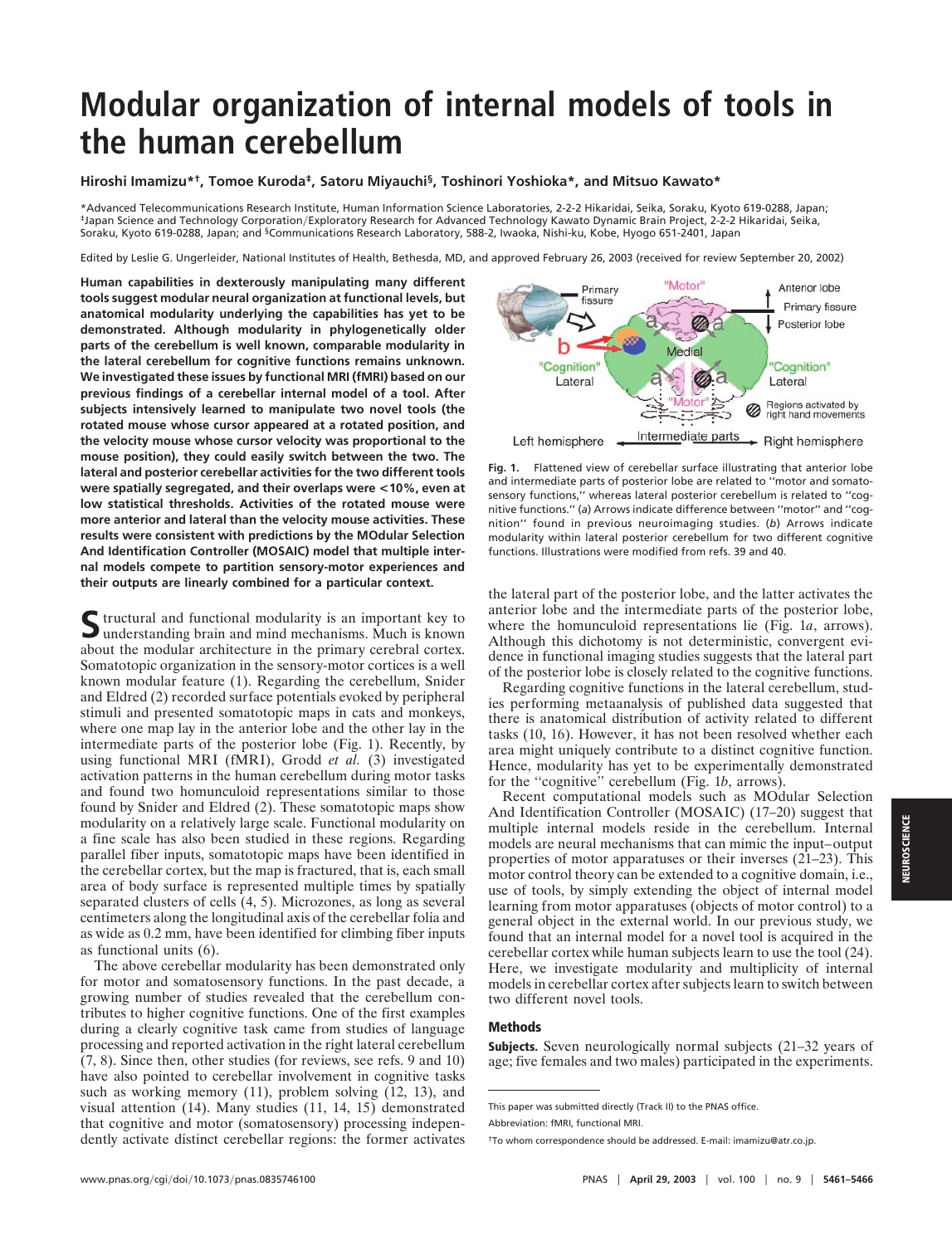All subjects were right-handed except for one left-handed participant (25). Informed written consent was obtained from each participant. The protocol was approved by the ethics committees of Communications Research Laboratory and Advanced Telecommunications Research Institute.

**Tasks.** All subjects, including the one left-handed subject, manipulated a computer mouse with the right hand to track a randomly moving target on a screen with a cursor (a tracking task). By changing the transformation, i.e., from mouse movement to cursor movement, we generated two novel tools: the rotated mouse and the velocity mouse. The relationship between the cursor position and the mouse position was

$$
\begin{pmatrix} x_c \\ y_c \end{pmatrix} = \begin{pmatrix} \cos 120^\circ & \sin 120^\circ \\ -\sin 120^\circ & \cos 120^\circ \end{pmatrix} \begin{pmatrix} x_m \\ y_m \end{pmatrix}
$$

for the rotated mouse, where  $(x_c, y_c)$  denotes the cursor's screen coordinates (visual angle,  $\degree$ ), and  $(x_m, y_m)$  denotes the mouse/ hand coordinates (centimeters). In contrast, the cursor's velocity  $(\dot{x}_c, \dot{y}_c)$  ( $\degree$ /second) was determined by the mouse position for the velocity mouse:

$$
\begin{pmatrix} \dot{x}_c \\ \dot{y}_c \end{pmatrix} = 8.76 \begin{pmatrix} x_m \\ y_m \end{pmatrix}.
$$

A projector controlled by a personal computer displayed the target and the cursor. A small white square target was presented on a dark background. The *x* and *y* components of the target path were each sums of sinusoids whose amplitude and frequency were randomly determined. The subjects moved a small crosshair cursor on the screen with the mouse.

The subjects were given detailed verbal instructions about the transformation. The color of the cursor (red, violet, or green) and text presented on the screen ("rotate," "velocity," or ''normal'') indicated the current tool.

**Training Sessions.** Seven subjects performed 18 training sessions before fMRI scanning. The sessions were divided into 2 days (14 sessions on Day 1). The tasks were performed outside of the MRI scanner, but the subjects lay as in the scanner. In each session, the subjects performed the tracking task by using the two novel mice and a normal mouse, six times each in blocks of 43.2 s. The order of the mice (1. rotated 2. normal 3. velocity or 1. velocity 2. normal 3. rotated) was counterbalanced between sessions. The subjects had a rest period in every fourth block, which also lasted 43.2 s. Therefore, a training session lasted 17.28  $\min$  [ = 43.2 s  $\times$  6 repetitions  $\times$  (three tools + rest)].

**Scanning Sessions.** All subjects underwent four fMRI scanning sessions after the training sessions. Each session comprised 16 alternating blocks (one block, 43.2 s) of test and baseline periods and lasted 11 min and 31 s (= 43.2 s  $\times$  eight repetitions  $\times$  two tools). In two of the four sessions, the subjects manipulated the rotated mouse during the test periods and the normal mouse during the baseline periods (''rotated session''). In the other two sessions, the subjects manipulated the velocity mouse during the test periods and the normal mouse during the baseline periods (''velocity session''). The session order was counterbalanced between subjects. By increasing the target velocity during the baseline periods, the errors during the baseline periods were matched to those during the test periods according to the methods explained below (see *Equalization of Tracking Error*). Five of the seven subjects performed the supplementary scanning experiment in which they manipulated the three kinds of mice in a single session. Each session was the same as the training session except that the error was equalized (see below).

**Equalization of Tracking Error.**In our previous study (24), two types of activity related to the learning were observed in the cerebellum. One reflected the error signals guiding the learning acquisition of the internal models, and the other reflected an acquired internal model. The former activity was very strong and distributed over the cerebellum and also blurred the latter activity. Following a procedure used in the previous study, tracking error during manipulation of one mouse was equalized to another by using a linear relationship between a tracking error and a target velocity. This procedure allowed us to distinguish internal model activity for the novel tools from activity reflecting the error signal.

Before the functional imaging, the subjects performed the tracking task by using each mouse (the normal, the rotated, or the velocity mouse) at various target velocities for 15 min. A linear relationship was derived by the least-squares method. In the first scanning experiment, the target velocity was increased in the baseline period by using this relationship, so that the baseline error was equal to the mean error in the preceding test period. In the supplementary experiment, the order of the tools was 1. rotated 2. normal 3. velocity or 1. velocity 2. normal 3. rotated, and the errors for the second and third tools were matched to the mean error for the first tool. The details of this method are described in ref. 24.

**MRI Acquisition.** MRI scanners (1.5 T) were used to obtain blood oxygen level-dependent contrast functional images. Images weighted with the apparent transverse relaxation time were obtained with an echo-planar imaging sequence (repetition time, 5.4 s; echo time, 66 ms; flip angle, 90°; field of view,  $256 \times 256$ mm; matrix size,  $64 \times 64$ ). Twenty-two axial slices (thickness, 4 mm) encompassing the cerebellum were selected. One hundred twenty-eight or 192 functional images were scanned for each slice during one session in the first or the supplementary experiment, respectively. High-resolution anatomical images were obtained for these slices with a  $T_1$  weighted sequence.

**Analysis of Behavior Data.** The cursor and the target positions were sampled at 60 Hz. Mouse positions were reconstructed from the cursor positions afterward. Each subject's performance was measured by the tracking errors, i.e., the average distance between the cursor and the target. The distance between the cursor and the target at each sampling point was accumulated over 5.4 s (position tracking error). The mouse velocity or the target velocity was also accumulated over 5.4 s, and this was used as an explanatory variable in the regression analysis of the brain activity.

**MRI Analysis.** Motion artifacts were removed by using AUTO-MATED IMAGE REGISTRATION (http://bishopw.loni.ucla.edu/ AIR3). We used SPM99 (www.fil.ion.ucl.ac.uk/spm) for further analysis. The functional images of each subject's cerebellum were transformed to the Montreal Neurological Institute's (MNI; Montreal, Canada) reference brain. The data were spatially smoothed with a Gaussian kernel with an 8-mm full width at half maximum (FWHM). The voxel time series were temporally smoothed with a Gaussian filter (FWHM of 4 s).

**A Model for Simple Subtraction Analysis.** For the comparison between each novel mouse and the normal mouse, conditionspecific effects were estimated with a linear model:

$$
S_i^k = \alpha_i t_i^k + \beta_i u_i^k + \gamma_i v_i^k + e_i.
$$

Here,  $S_i^k$  denotes the fMRI signal at the *i*th voxel in the *k*th scan. *t*, *u*, and *v* were explanatory variables representing the type of mouse used (*t*, rotation, *u*, velocity; and *v*, normal). Each was a step function assigned 1 if the scan corresponded to its mouse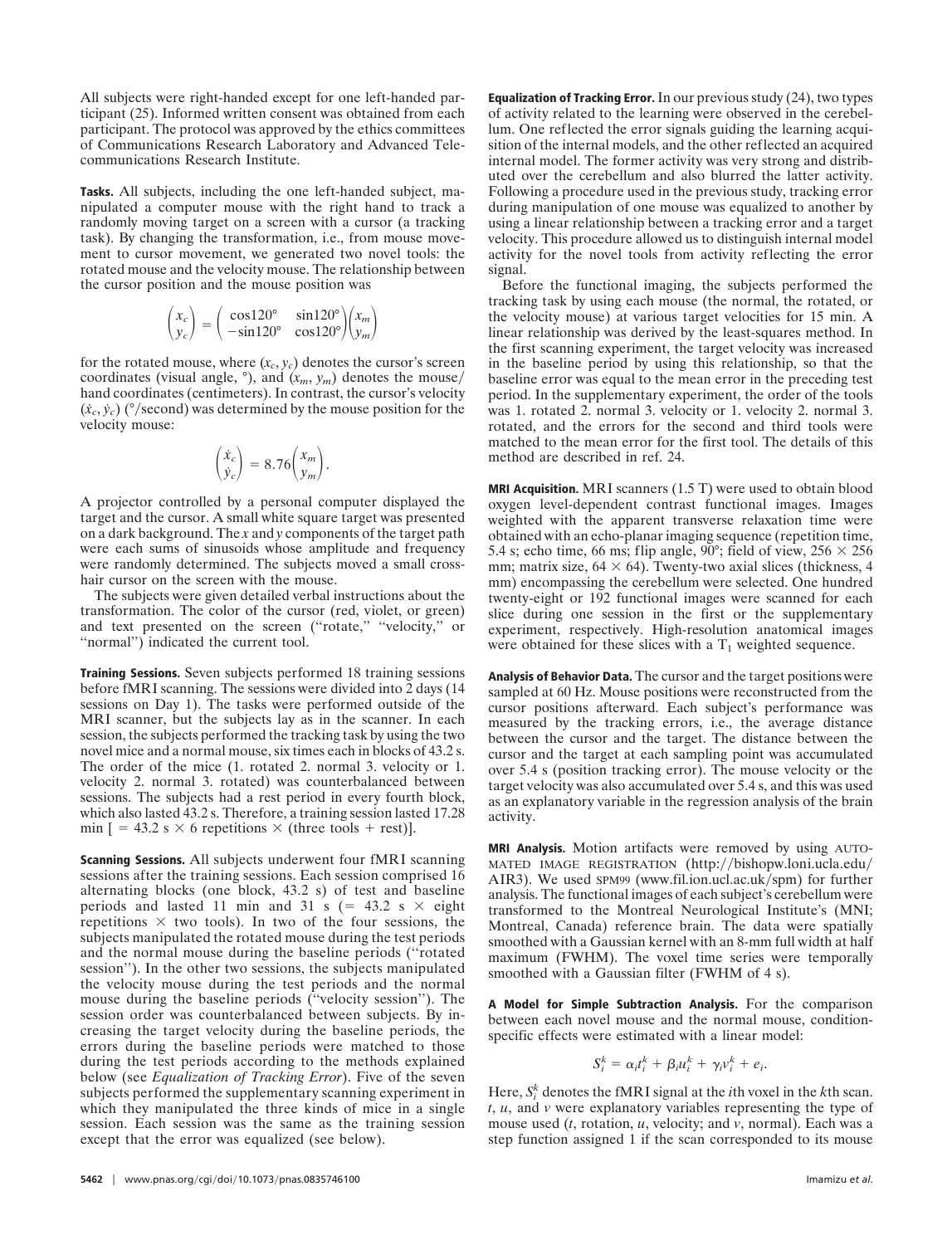

Fig. 2. (a) Tracking errors (across-subjects, mean  $\pm$  SD) when subjects manipulate rotated mouse (orange line), velocity mouse (blue line), and normal mouse (black line) in training sessions. (b) Time course of errors (across-subjects, mean  $\pm$  SD) in last five training sessions aligned on switching of tools. Broken line with open circles indicates time course obtained from a control experiment, in which the cursor position was reset to center but the tool did not change and was always the normal mouse. (c) Tracking errors (across-subjects, mean + SD) when cerebellar activity was scanned in the first experiment. Error during manipulation of rotated mouse or velocity mouse was matched by changing target velocity during manipulation of normal mouse (baseline). Baseline error matched to rotated mouse was significantly larger than corresponding test error [F(1, 6) = 15.52, P < 0.01]. There was no significant difference in errors between velocity mouse and corresponding baseline [*F*(1, 6) = 0.45]. (*d*) Tracking errors (across-subjects, mean + SD) in the first and the supplementary scanning experiments. There was no significant difference between any pair of mean values according to Tukey's honestly significant difference method (at  $P < 0.05$  level).

type and 0 otherwise. *e* is a residual error. Session-specific effects were also modeled as effects of no interest. Activations related to the rotated mouse and the velocity mouse were specified by statistical comparisons of the estimated parameters ( $\alpha > \gamma$  for rotation and  $\beta > \gamma$  for velocity) by using *t* statistics (Statistical Parametric Mapping{*t*}).

**A Model for Multiple Regression Analysis.** We also conducted a multiple regression analysis including explanatory variables corresponding to various behavioral factors. The linear model was:

$$
S_i^k = \alpha_i t_i^k + \beta_i u_i^k + \gamma_i v_i^k + \delta_i w_i^k + \varepsilon_i x_i^k + \zeta_i y_i^k + \eta_i z_i^k + e_i.
$$

As described above, the first three variables were step functions of the mouse type. *w* represented switching of a mouse and was assigned 1 in the scan immediately after the mouse type changed and 0 otherwise. *x*, *y*, and *z* were the mouse velocity, tracking error, and target velocity, respectively. They were recorded during the scans and averaged over a scan interval (5.4 s). Mouse velocity is related to mouse and/or hand movements, and the target velocity is related to visual motion information and attention. Activations related to the rotation and the velocity mice were specified by the statistical comparisons:  $\alpha > \gamma$  and  $\beta >$  $\gamma$ . Activations related to the last four variables were specified by finding regions where the estimated parameters ( $\delta$ ,  $\varepsilon$ ,  $\zeta$ , and  $\eta$ ) were significantly larger than zero.

We used the effective degree of freedom adjusted for analysis of fMRI (26). In assessing statistical significance, we made a correction for multiple comparisons based on the theory of random Gaussian fields. This correction was made for the entire volume of the cerebellum.

### **Results**

**Behavioral Results During Training Sessions.** For the rotated and velocity mice, the tracking errors decreased significantly as the number of sessions increased (Fig. 2*a*, orange or blue line), suggesting that learning occurred. A repeated-measures ANOVA on the errors indicated a significant effect of sessions for the rotated mouse  $[F(17, 102) = 21.32, P \le 0.0001]$  and for the velocity mouse  $[(F(17, 102) = 14.90, P < 0.0001]$ . In contrast, for the normal mouse, the errors were small and constant (black line). There was no significant effect of sessions for the normal mouse  $[F(17, 102) = 0.53]$ .

The tracking errors aligned on the switching of the tools (Fig. 2*b*), averaged over the subjects and the last five sessions, were almost constant after the switching, indicating that the subjects rapidly switched internal models appropriate for the different tools. Although a repeated-measures ANOVA on the errors indicated a significant effect of the time after the switching for the rotated mouse  $[F(7, 42) = 17.45, P < 0.0001]$  and the normal mouse  $[F(7, 42)]$  $(42) = 20.24, P < 0.0001$ , only the error during the first 5.4 s after the switching was significantly larger than the other errors (at the  $P < 0.05$  level by Tukey's honestly significant difference method). The transient error increase was most probably induced by reset of the cursor position to the center of the screen when a tool changed. We conducted a control experiment where the cursor was reset to the center but the tool did not change and found a very similar time course of the error (the broken line with open circles in Fig. 2*b*). The behavioral data strongly suggest that internal models are acquired as separate functional modules.

#### **Comparison of Activation Patterns Between Each Novel Mouse and the**

**Normal Mouse.** The colored regions in Fig. 3*a* (subject 1) and Fig. 3*b* (subject 2) indicate regions significantly more activated during the test periods than the baseline periods  $\left[\frac{t(236)}{24.1}\right]$ , fixed effect model,  $P < 0.05$  corrected. The orange and blue regions indicate activity for the rotated mouse and the velocity mouse, respectively. Fig. 3*c* shows the four local maxima with the highest activity for each subject [*t* maps;  $t$  (236)  $>$  3.1,  $P$  < 0.001 not corrected] derived from a comparison of the test periods with the baseline periods for all subjects. Here, the colors indicate the  $tools$  (orange = rotated, blue = velocity), and the numbers indicate subjects. The rotated mouse activations tend to be located more anteriorly and laterally than the velocity mouse activations. A multivariate ANOVA on the 3D positions of the local maxima (anterior–posterior, inferior–superior, and lateral– medial) revealed this significant positional difference  $[F(2, 41) =$ 3.54,  $P < 0.05$ ]. Significant increase in activity in the test periods cannot be attributed to the tracking error, the mouse/hand movements, the visual target velocity, attention, or effort, because the magnitudes of these factors in the baseline periods were larger than those in the test periods as described below.

Fig. 2*c* shows the tracking errors averaged across the subjects. In the rotated session, the baseline error was significantly larger than the test error  $[F(1, 6) = 15.52, P < 0.01]$ , whereas in the velocity session, there was no significant difference between the test and the baseline errors  $[F(1, 6) = 0.45]$ . These results suggest that the above activation revealed by the test minus the baseline contrast does not reflect error signals.

To check whether the activation was evoked by behavioral factors other than the error, we investigated the kinematics (velocity and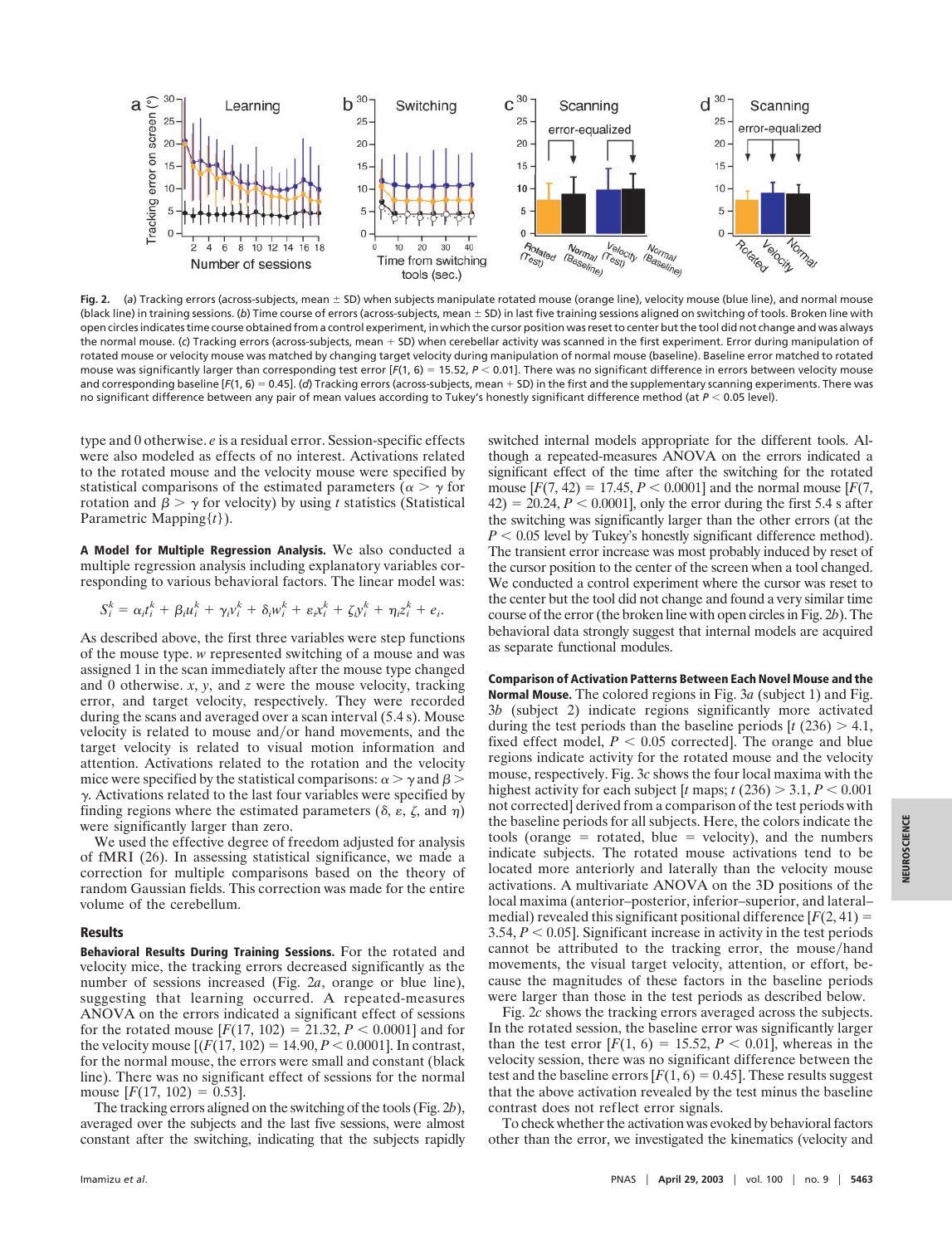

**Fig. 3.** (*a* and *b*) Cerebellar activity of two typical subjects in transverse sections. Colored regions were significantly more activated in test periods than in baseline periods ( $P < 0.05$  corrected for multiple comparisons in the cerebellum). Orange and blue regions were activated in rotated and velocity sessions, respectively. Overlap between orange and blue was activated in both sessions. Numbers in bottom left corners of images indicate superior–inferior (z) positions in Montreal Neurological Institute's coordinates (see *Methods*). (*c*) Distributions of four local maxima with highest activity ( $P < 0.001$  not corrected) for each subject. Orange and blue numbers indicate maxima in rotated sessions and velocity sessions, respectively. Positions of maxima and normalized anatomical images are projected onto transverse, coronal and sagittal sections. Numbers correspond to different subjects.

acceleration) of the cursor and the mouse/hand movements (see also *Supporting Text* and Table 2, which are published as supporting information on the PNAS web site, www.pnas.org). In any comparison between the test and baseline periods, the velocity and acceleration in the baseline periods were significantly larger than those in the test periods  $[F(1, 6) > 63.7, P < 0.0002$ ; about 1.5-fold for velocity and 2-fold for acceleration]. Because the force is proportional to the acceleration, dynamic factors in the baseline periods are also expected to be larger than those in the test periods. The target velocity and acceleration are closely related to visual motion and eye movements. They were large in the baseline periods in comparison to those in the test periods  $[F(1, 6) > 22.4, P < 0.003]$ , suggesting that the magnitudes of the visual motion and eye movements were larger in the baseline periods. All of the subjects reported that they needed more effort and attention in the baseline periods than in the test periods because of the increased target velocity. Thus, the activation increase in the test periods cannot be attributed to the mouse/hand movements, the visual motion, the eye movements, attention, or effort. The most plausible explanation is that the activity increase in the test periods reflects the acquired internal model for the novel tools.

Table 1 shows a summary of activation. The activated volume was measured in each subject's activity map and then averaged. The overlapping region is only 2.1% of the total activated volume by using a moderate threshold ( $P < 0.05$  corrected) and 6.3% even at a considerably lower threshold  $(P < 0.001$  uncorrected). The sizes of the orange (57.5%) and blue (40.4%) regions are comparable at the moderate threshold. The different tools evoked activities in distinct locations with small overlap, demonstrating the modularity and multiplicity of internal models for tools.

We also measured activated volume ( $P < 0.05$  corrected) in the left and the right sides of the cerebellum for each subject. The averaged volume was  $5.76 \text{ cm}^3$  in the left side and  $3.79 \text{ cm}^3$  in the right side for the rotated mouse, whereas it was 3.24 and 3.56 cm<sup>3</sup> for the velocity mouse. Activation was bilateral in general, but a preference for the left side was observed in the rotated-mouse activity.

**Results of Multiple Regression Analysis.** As described above, the activation increase in the test periods cannot be attributed to behavioral factors (i.e., tracking error, mouse/hand movements, visual motion, eye movements, attention, or effort). However, we have to justify our assumption that the difference in activation patterns obtained from the simple subtraction analyses solely reflects the regional differences in the internal models. This is because the error-equalization procedure inevitably increases the magnitudes of the behavioral factors in the baseline periods, and the level of this increase depends on the tracking error during use of the novel mice. Use of the normal mouse at different levels of these factors may change the baseline activation patterns and may affect the results of the subtraction analysis.

Because it is impossible to simultaneously equalize every aspect of a subject's behavior, we decided to conduct an additional analysis by using a multiple regression technique to remove possible factors that may affect the cerebellar activity, i.e., tool switching, hand/mouse movements, tracking error, visual motion, and eye movements (see *Methods*). Using a linear model of brain activity including these factors and the type of mouse as explanatory variables, we can estimate the unadulterated effect associated with the use of each mouse. Large variability and a large data set are necessary for a reliable multiple regression analysis. Thus, we conducted a supplementary experiment with a different design from the previous one (see *Methods*) and then combined the data from the previous and the supplementary experiments.

There was no significant difference in the tracking error among the mice, as shown in Fig. 2d (at  $P < 0.05$  level by Tukey's honestly significant difference method), because the tracking errors for the three kinds of mice were equalized by changing the target velocity.

**Table 1. Percentage of activated volume to total activated volume (%) and absolute activated volume (cm3, in parentheses) averaged over all subjects**

| Region*   | Color codes in Figs. 3 and 4          | $R-(R \cap V)$ orange | $V-(R \cap V)$ blue | $R \cap V$ overlap |
|-----------|---------------------------------------|-----------------------|---------------------|--------------------|
| Threshold | $P < 0.001$ corrected ( $t > 5.0$ )   | 75.7 (6.36)           | 24.1 (2.03)         | 0.2(0.02)          |
|           | $P < 0.05$ corrected ( $t > 4.1$ )    | 57.5 (9.22)           | 40.4 (6.46)         | 2.1(0.34)          |
|           | $P < 0.001$ uncorrected ( $t > 3.1$ ) | 45.4 (13.82)          | 48.3 (14.70)        | 6.3(1.9)           |

\*R-(R  $\cap$  V) or V-(R  $\cap$  V) was activated only when subjects manipulated rotated mouse or velocity mouse, respectively. R  $\cap$  V was activated when subjects manipulated either rotated mouse or velocity mouse.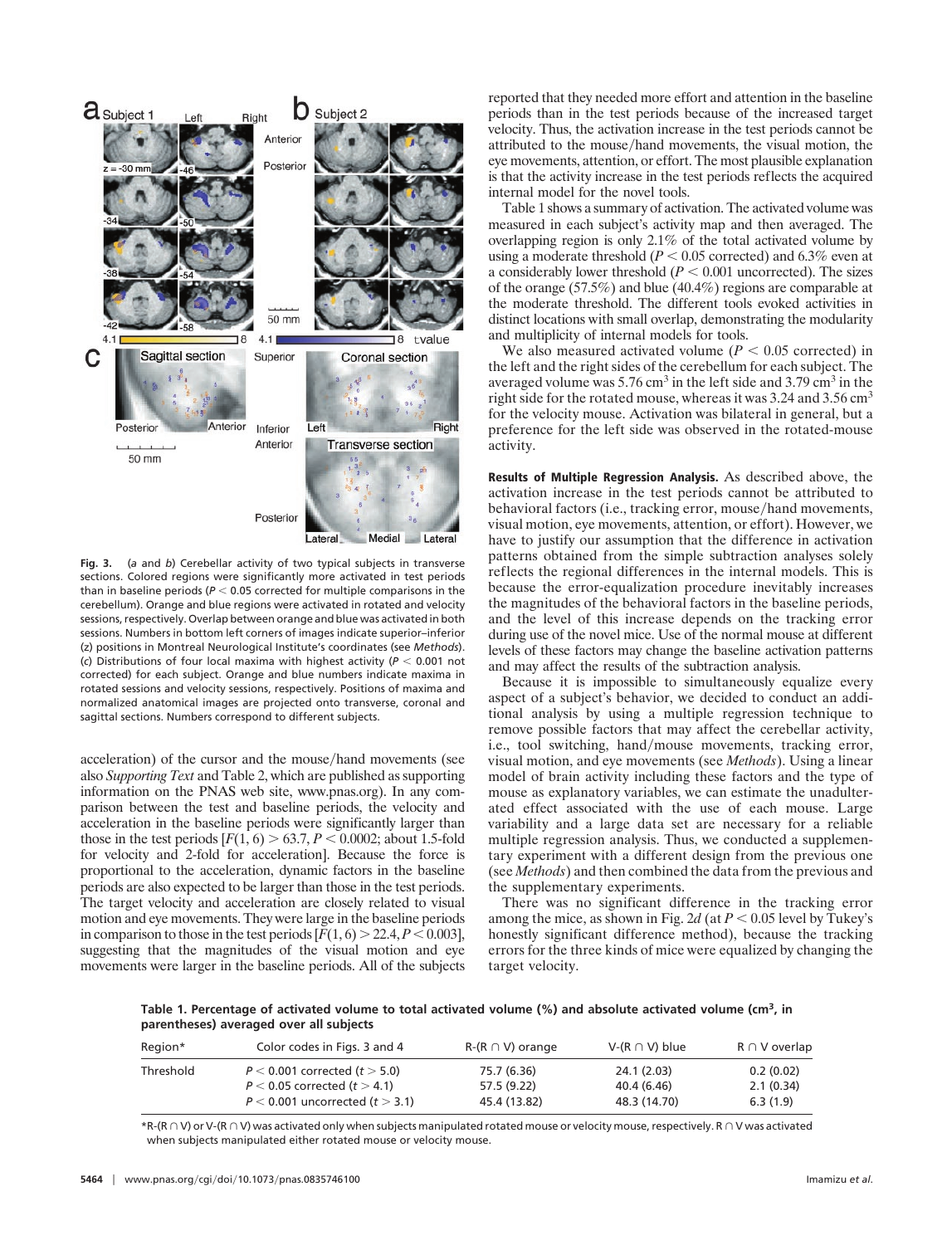

**Fig. 4.** Regions related to manipulation of the novel tools as revealed by multiple regression analysis. Regions are shown in superior–posterior–lateral view (*Center*), lateral view from right side (*Left*), superior view (*Bottom*), and posterior (*Right*) view. Orange and blue colors indicate regions where activation was more highly and positively correlated with manipulation of rotated or velocity mouse, respectively, than manipulation of normal mouse. Statistical thresholds are  $P < 0.001$  corrected.

To specify the activation related to use of the novel tools, by using *t* statistics, we compared the parameters estimated for the above explanatory variables corresponding to mouse type. The orange (or the blue) regions in Fig. 4 indicate voxels where the parameter for the rotated mouse (or the velocity mouse) was significantly larger than the parameter for the normal mouse  $[t(7,113) > 5.23$ , fixed effect model,  $P < 0.001$  corrected; see also Movies 1–8, which are published as supporting information on the PNAS web site]. The relative locations of the two tools averaged across subjects (i.e., anterior and lateral for rotated mouse) were very similar to those in Fig. 3 for individual subjects.

Activations related to the other explanatory variables were specified by finding regions where the estimated parameters were significantly larger than zero (the same threshold as above). Activations correlated with tool switching were in bilateral superior parts of the cerebellum (anterior lobule). The peaks of switching activation in Montreal Neurological Institute's space  $(x, y, z,$  respectively) and their *t* values were  $(-22, -82, -18; t =$ 15.16) in the left hemisphere and  $(28, -74, -18; t = 10.92)$  in the right hemisphere. Activations correlated with the mouse average velocity, that is, directly correlated with movement control, were in the anterior lobule  $(24, -54, -28; t = 13.52)$  and the biventer lobule  $(24, -60, -56; t = 7.52)$  ipsilateral to the hand that was used. This is consistent with the previous study (3) indicating somatotopic organization for sensory-motor functions. Only weak activity related to the tracking error was observed in the lateral parts of the cerebellum at low thresholds  $(P < 0.05$  not corrected;  $-50, -68, -26; t = 1.66$ ), because the tracking error was constant by experimental design (Fig. 2*d*). Activity related to the average target velocity (visual motion information and eye movements) did not reach significant levels in the cerebellum even with a low threshold.

The error-equalization procedure increased magnitudes of hand/mouse movements and other behavioral factors in the baseline periods and may have affected the activation patterns in the previous analysis. However, the multiple regression analysis of the combined data from the previous and supplementary experiments demonstrated similar activation patterns to the previous analysis even when several possible factors were taken into account. These results together demonstrate that somewhat common cerebellar areas are allocated for each tool across all subjects, although there exist large interindividual differences at exact locations (Fig. 3*c*).

## **Discussion**

**Integration of Multiple Internal Models.** The MOSAIC theory (17) proposes that multiple pairs of controllers (inverse internal models) and predictors (forward internal models) are tightly coupled as functional units. They contribute to the selection of appropriate modules for the current behavioral situation. The key feature is a ''responsibility signal'' calculated for each module. The forward model generates a prediction of the outcome of the motor commands being issued. The prediction is confirmed by the sensory consequences. The smaller the prediction error, the more likely that the pair of forward and inverse models must have been appropriate for the current situation, and hence the higher the module's responsibility. The responsibility signals determine the degree of each module's contribution to the total output from the cerebellum. Because each responsibility signal is an analog value, the linear combination of multiple modules' outputs is possible. By modulating and combining the output, an enormous repertoire of behaviors can be generated even if the number of modules is limited (20). Many situations that we encounter may be derived from a combination of previously experienced situations, that is, the same modules may be activated in different situations.

Our results were consistent with the theory in two points. First, activation related to a specific novel tool was observed in multiple regions (Figs. 3 and 4), which suggests that multiple modules are combined to cope with the tool. Second, small but significant common regions were activated by different tools (Table 1). This suggests that the internal models acquired in these regions represent common properties with the novel mice. It is not likely that they were related to the hand movements or the normal mouse because they were found by subtraction of the activation for the normal mouse from the activation for the novel mouse.

**Number of Microzones Contributing to Internal Models of the Novel Tools.** Each forward or inverse model may correspond to a microzone from a neurophysiological viewpoint. Using two different methods, we estimated the number of microzones that constitute internal models of the novel mice. In the first simple method, we estimated the activated microzones based on the ratio of the activated volume to the cerebellar volume and the numbers of microzones contained in the human cerebellum. According to Table 1, the mean activated volume is  $9.22 \text{ cm}^3$  for the rotated mouse only and 6.46 cm<sup>3</sup> for the velocity mouse only at the medium threshold  $(P < 0.05$  corrected). Human cerebellar volume of healthy adults is about 130  $\text{cm}^3$  (27), which contains 5,000–10,000 microzones (28). Thus, the estimated numbers are 355–709 (= 5,000 or  $10,000 \times 9.22/130$ ) for the rotated mouse and 298–497 (= 5,000 or  $10,000 \times 6.46/130$ ) for the velocity mouse. This estimation gives the upper bounds, because we assume that microzones are densely packed into fMRI voxels and neglects any blurring effects by the spatial smoothing filter used in the analysis.

The other, more reasonable, method is based on the anatomical size of the microzone and considers how a microzone's activity was blurred by our imaging resolution and the smoothing filter. The size of the microzone along the cerebellar folia ranges between 5 and 12 mm in humans (3), with a width of 0.2 mm (6) and a cortical thickness of 1 mm (29). Accounting for our imaging resolution (4-mm isotropic voxels), one microzone activates three voxels (length  $\times$  width  $\times$  thickness:  $3 \times 1 \times 1$  voxels). Because we spatially smoothed the image with a Gaussian filter having an 8-mm full width at half maximum, the activity could spread maximally over the adjacent 14 voxels. As mentioned above, the mean activated volume was 9.22 cm3 for the rotated mouse and 6.46 cm3 for the